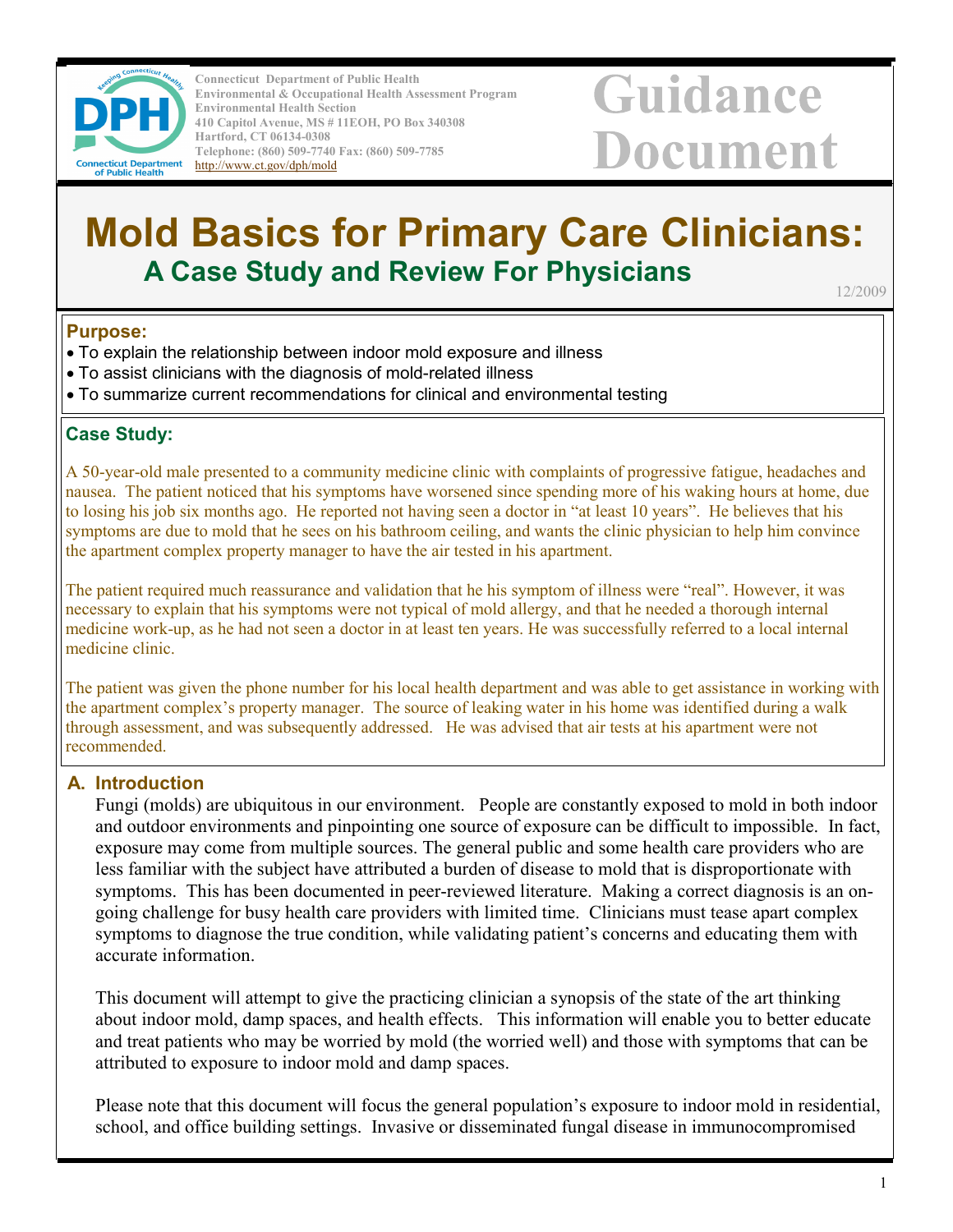patients, and short-term, heavy occupational fungal exposures such as those experienced by farmers and compost workers are beyond the scope of this document.

## B. Institute of Medicine Reports

The difference between causality and association can be a difficult concept for patients to grasp, especially when it comes to mold and perceived illness. The Institute of Medicine (IOM) published two landmark reports that form a basis for critical thinking about mold and related heath effects. The authors of both reports performed comprehensive reviews of the scientific literature. Clearing the Air: Asthma and Indoor Air Exposures<sup>1</sup> examines how indoor pollutants like mold contribute to the causation, prevalence, triggering, and severity of asthma. Damp Indoor Spaces and Health<sup>2</sup> looks at laboratory, clinical, and epidemiologic studies on how damp indoor environments and mold influence the health of occupants.

Here is a summary of the IOM findings. Tabular summaries of the two IOM reports regarding asthma, indoor air quality, damp indoor spaces, and mold are attached to the end of this document.

- ♦ No causal relationship was found between indoor mold and respiratory problems like asthma symptoms in asthmatics who are sensitive to mold, upper respiratory tract symptoms, coughing, and wheezing in otherwise healthy people, however,
- ♦ Positive association was found between indoor mold/indoor dampness and asthma symptoms in asthmatics who are sensitive to mold, as well as upper respiratory tract symptoms, coughing, and wheezing in otherwise healthy people; increase found in the prevalence of these health effects among occupants of buildings that have dampness problems or visible mold.
- ♦ No association was found between indoor mold, indoor dampness and other health problems, such as fatigue, difficulty in concentrating, cancer, and other neurologic effects
- ♦ Suggestive evidence was found that excessive indoor dampness might be associated with the development of asthma; evidence was limited because alternative explanations for the association could not be ruled out with confidence.
- ♦ Limited evidence was found for the association between excessive indoor dampness and episodes of shortness of breath and lower respiratory illness in children.

#### C. What Does This Mean For The Practicing Clinician?

You can assure your patients that indoor mold does not cause new onset asthma, airflow obstruction in healthy people, skin symptoms, mucous membrane irritation, GI problems, COPD, fatigue, cancer, neuropsychiatric symptoms, rheumatologic & other immune disease, reproductive effects, or acute idiopathic pulmonary hemorrhage in infants. If they are seeing you for any of these problems, you will continue to work with them to treat those conditions.

If a respiratory illness associated with mold exposure is suspected, a key step is to find and eliminate indoor sources of moisture and/or mold. It may be ultimately helpful to explain how source identification and avoidance are tightly integrated with the diagnosis of mold-induced respiratory disease and corresponding treatment. If your patient is an asthmatic living in a damp or moldy environment, their indoor environment may exacerbate their symptoms. You can work with them to clinically manage their symptoms, but they should also take action to dry out their living/working space and remove visible mold. You might advise them that air testing is generally not useful – source reduction is the key.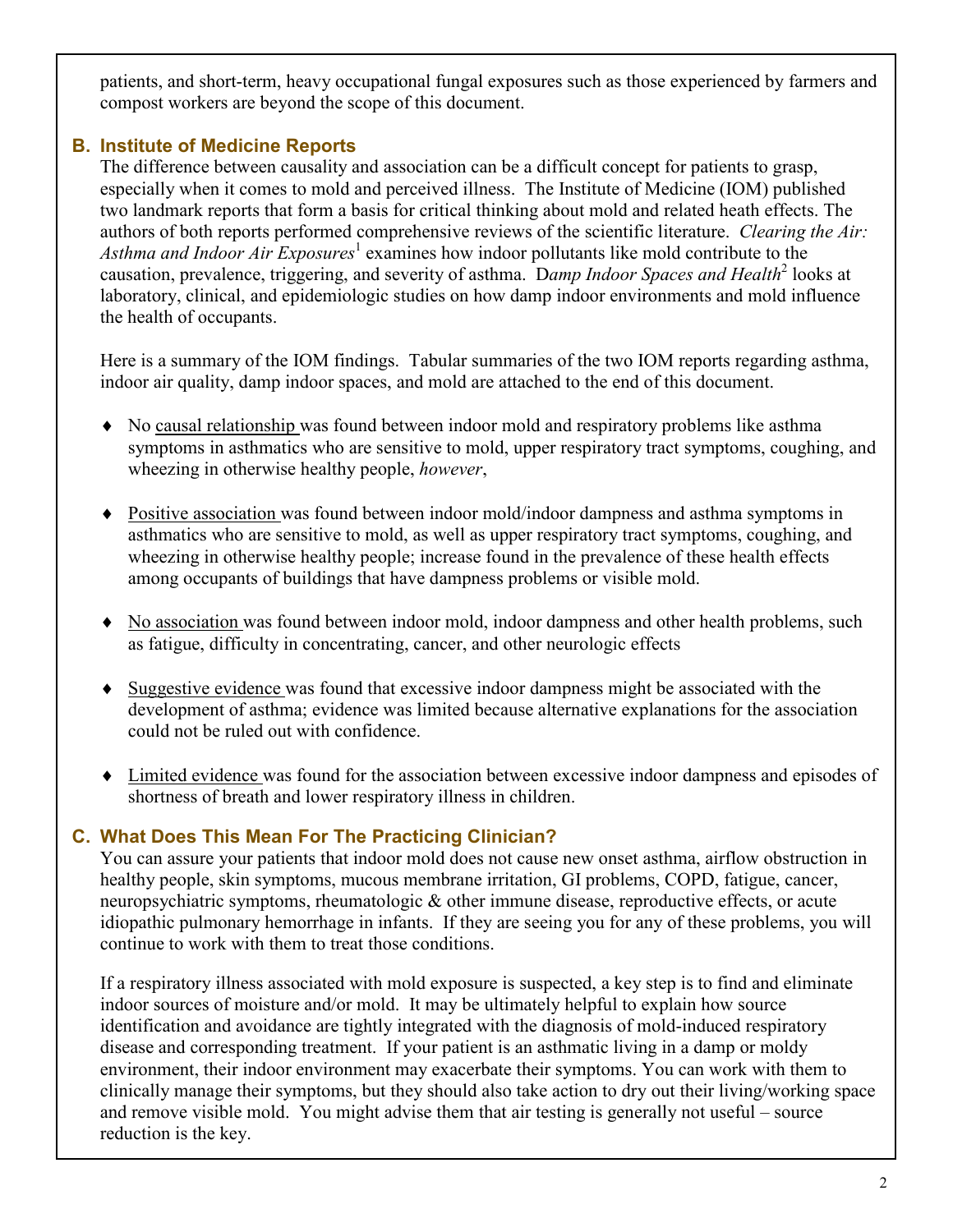For otherwise healthy patients presenting with upper respiratory tract symptoms, coughing, and wheezing, explain that there could be a number of things causing or aggravating these symptoms. Damp/moldy indoor environments might be one of many contributing factors. As stated above, reassure patients that you will medically assess them and develop a treatment plan if warranted. Patients should be encouraged to take action to ensure that their living/working space is dry and there is no visible mold.

#### D. Patient Assessment Considerations

Assessing the patient to develop a working diagnosis and treatment plan requires the clinician to ask probing questions about health status and exposure history.

#### 1. Personal Health Status

It is important to find out whether the patient is immunocompetent or immunocompromised (HIV, cancer, autoimmune disease, long term steroid use, transplant status, etc.) The IOM reports found no causal or associative evidence of developing new-onset asthma in immunocompetent individuals exposed to mold or damp indoor spaces. There was sufficient associative evidence linking exacerbation of asthma and development of hypersensitivity

#### 2. Environmental Exposure History (Focusing On Mold)

Diagnosis of environmental illness requires asking the patient exposure history questions related to work, home, and recreational environments. It is useful to ask open-ended questions. The National Environmental Education Foundation (NEEF) and EPA have environmental and occupational history primers and forms that clinicians may use when treating pediatric and adult patients $3,4$ .

#### 3. Assessment Challenge

Patients may provide compelling histories for possible mold-induced illness with reports of worsening symptoms during the week while working in a damp environment, and resolution of symptoms during the weekend. Conversely, a patient complaining of non-specific symptoms such as fatigue, nausea, and body aches may need reassurance that the clinician is committed to looking for a diagnosis, and that his/her symptoms are not related to mold, even if mold is visible in the patient's home.

pneumonitis to mold or to damp indoor exposures in sensitive individuals.

# Some Typical Environmental Exposure History Questions<sup>3,4,5</sup>

- ♦ What does your job entail?
- ♦ Do you have any known environmental exposures at work?
- ♦ What activities do you participate in when you are not working?
- $\bullet$  Is there moisture in the building where you work, or in your home?
- ♦ Do you notice an association of your symptoms with a specific activity, time of day, or day of the week?
- ♦ Do your symptoms become worse or better in a particular setting?
- ♦ In your home/school/workplace:
	- $\bullet$  Is there carpeting?
	- $\bullet$  Is there forced hot air heating?
	- $\bullet$  Is there central air conditioning?
	- ♦ How would you rate general cleanliness?(i.e., is dust present on surfaces)

#### 4. Referral and Testing

Managing patients with symptoms of unclear etiology can be challenging. In some cases, referral to a pulmonologist, allergist, or occupational medicine physician can be of great assistance. Contact information for the occupational and environmental medicine clinics at Yale and University of Connecticut Health Center (UCHC) are listed in the resource section at the end of this document.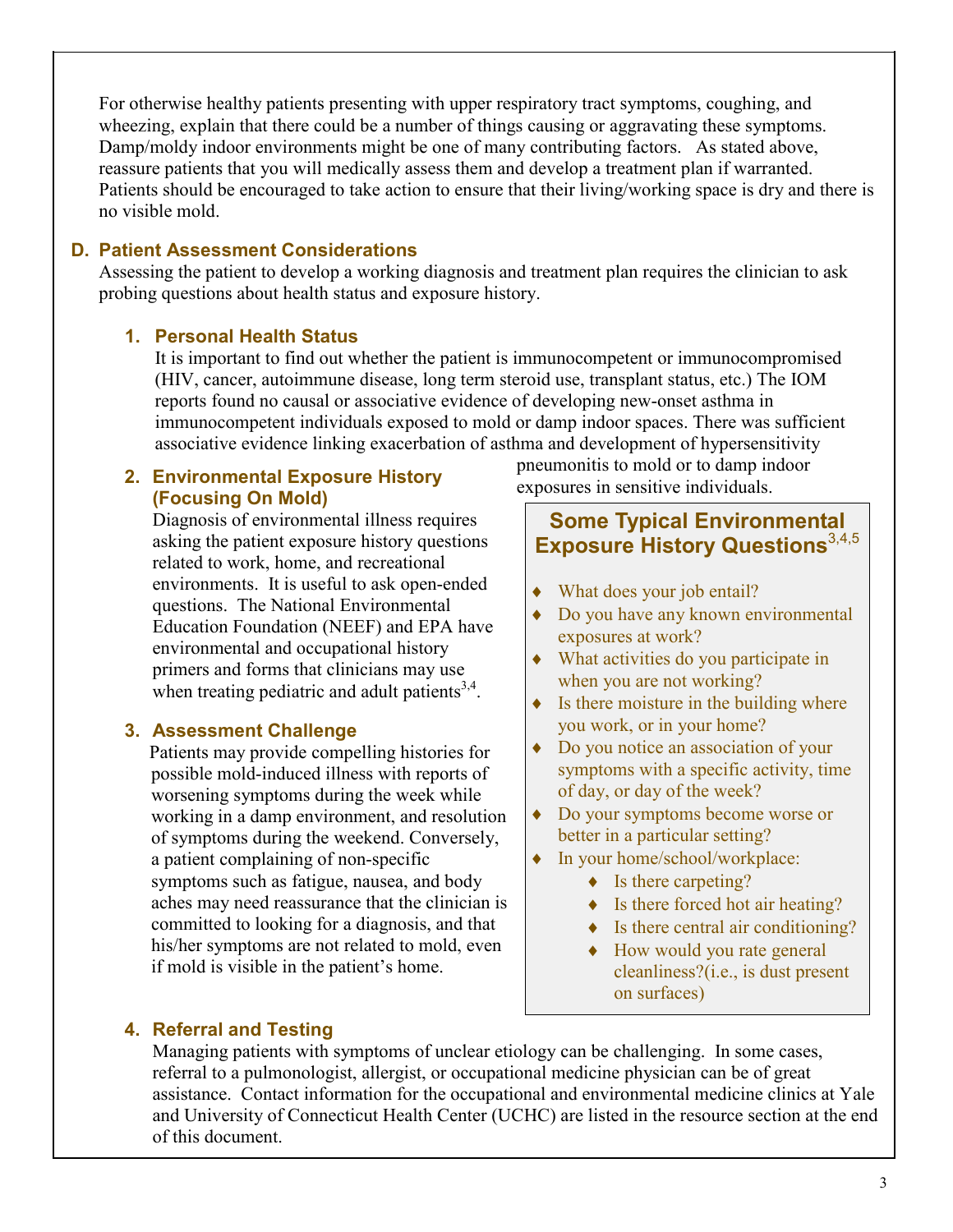#### E. Understanding Mold-Related Symptoms

Most exposures to indoor mold produce either a hypersensitivity (Type I) or delayed hypersensitivity (Type IV) reaction. Even though patients may credit a wide variety of symptoms to mold exposure, the majority of what is seen clinically is upper respiratory and/or irritant in nature. The most commonly diagnosed illnesses attributable to mold are asthma and allergic rhinitis. See attachment for IOM table of illnesses and associations with indoor mold and damp spaces.

Patients may want to discuss exposure to "toxic mold" with you. You may wish to explain that this is not a scientific

#### Most Commonly Diagnosed Mold-Related Symptoms

- ♦ Asthma
- ♦ Allergic Rhinitis
- **Rhinorrhea**
- ♦ Nasal Congestion
- Sneezing
- ♦ Post Nasal Drip with Sore Throat
- ♦ Coughing
- **Hoarseness**

term, but one created by the media. It is true that certain species can produce mycotoxins, but production may be intermittent and varied in quantity and concentration. It is important to note that most of what we know about mycotoxins exposure and disease comes from ingestion of contaminated foodstuffs. Very little is known about the effects of mycotoxins via inhalation. Practically speaking, the Connecticut Department of Public health (CT DPH) recommends eliminating the exposure to indoor mold via source removal instead of spending resources to speciate molds and trying to figure out if they are producing mycotoxins in a given environment.

#### F. Patient Requests for "Doctor's Note" For Air Testing

Some patients ask physicians for a note to "have the air tested" in their home/school/office. This is an especially common request from parents of school age children who attribute many of their children's ills to mold exposure in school. A skilled physician can both validate a patient's concerns, and explain that monitoring air in the home, school, or workplace for mold is not a recommended practice for many reasons. First, due to the ubiquitous nature of mold, it is present in every environment. Normal diurnal fluctuation patterns result in different species releasing spores at different times throughout the day. Second, there are no standards for air monitoring for mold. Third, there is great variation in mold virulence and in individuals' susceptibility.

#### G. Patient Requests for Allergy Testing

Some patients insist that they need allergy testing to "prove" that they work in a "sick building". Clinical judgment and judicious allergen testing can be useful tools for a physician in decreasing patient symptoms when combined with source reduction and/or remediation. Some patients with positive skin tests for mold allergies use these results as a basis for a myriad of health complaints, including intolerance to their workplace/school. It is important to explain to these patients that positive skin test results indicate exposure at some time. These results cannot identify where and when the exposure occurred. It is worth mentioning to patients that if they are highly allergic to mold, eliminating sources of water and mold can be beneficial, but they should avoid performing mold clean-up themselves. Resources for mold clean-up guidance may be found at the end of this document.

#### H. Environmental Assessment and Remediation

Before recommending any type of environmental testing, some important questions physicians should ask are, how will the results be used; will they change what I plan to do next; if a patient's symptoms are clinically related to mold, will environmental testing add any additional information? Resources are often are limited, and rather than spending money on environmental testing, funds may be better used to remove the contaminant source (e.g., eliminating water leaks, abating the mold) and improve ventilation in the home/school/office.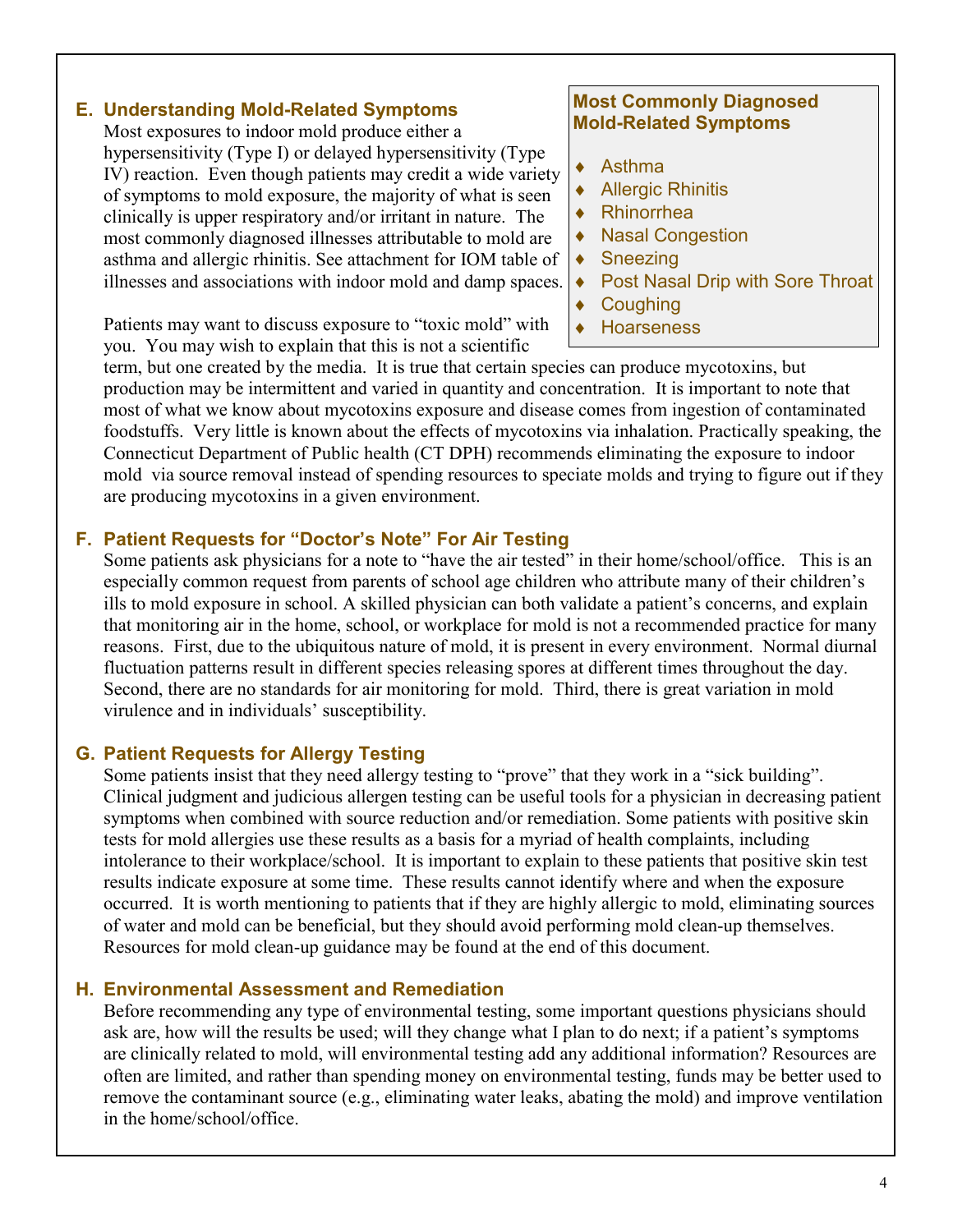Instead of environmental testing, you may advise your patient that performing a visual environmental assessment / walk-through evaluation to look for mold and moisture can be very useful, because source identification and reduction usually results in decreased symptoms in affected individuals. The source of mold and moisture is not always readily apparent. An independent environmental professional/ industrial hygienist may be hired to provide a more in-depth investigation. However, their investigation does not automatically mean that testing should be performed. Visual assessment and other qualitative tools are often the most appropriate way to gather data to characterize the environment.

#### I. Decreasing Mold In The Patient's Environment

There are a number of information sources available to assist people in dealing with indoor mold. Renters should first contact landlords to discuss abatement of chronic moisture and removal of mold. Parents who think that there may be a mold problem in their children's schools should first contact the school administration. If they need further assistance, local health departments are an excellent resource for patients who need help assessing moisture and mold in their homes and schools. The CT DPH can be a great resource for physicians who have questions related to mold induced illness and environmental assessments (phone # 860-509-7740). Homeowners can contact their local health dept or CT DPH for technical information, but may have to hire a consultant to help investigate (but not test!) the cause of more severe mold/moisture problems.

If a location is identified where a patient's symptoms are most noticeable, there are a number of suggestions a physician can make to empower the patient. CT DPH has a fact sheet, Get The Mold Out: Mold Clean-Up Guidance for Residences, which helps the general public understand basic concepts so that they can make an informed decision regarding mold abatement. Resources and contact information are provided at the end of the document. The EPA Tools for Schools program is an excellent resource that provides educational and training tools that parents and school administrators can use to identify and manage environmental contaminants in schools, including moisture and mold. The University of Connecticut Division of Occupational and Environmental Medicine has prepared a detailed document for clinicians entitled, Guidance for Clinicians In The Recognition of Health Effects Related to Mold Exposure and Moisture Indoors. This guide includes home environmental survey forms, which you may copy for your patients (table C, page  $D-4$ ).<sup>6</sup>



Patients should be encouraged to take action to ensure that their living/working space is dry and there is no visible mold.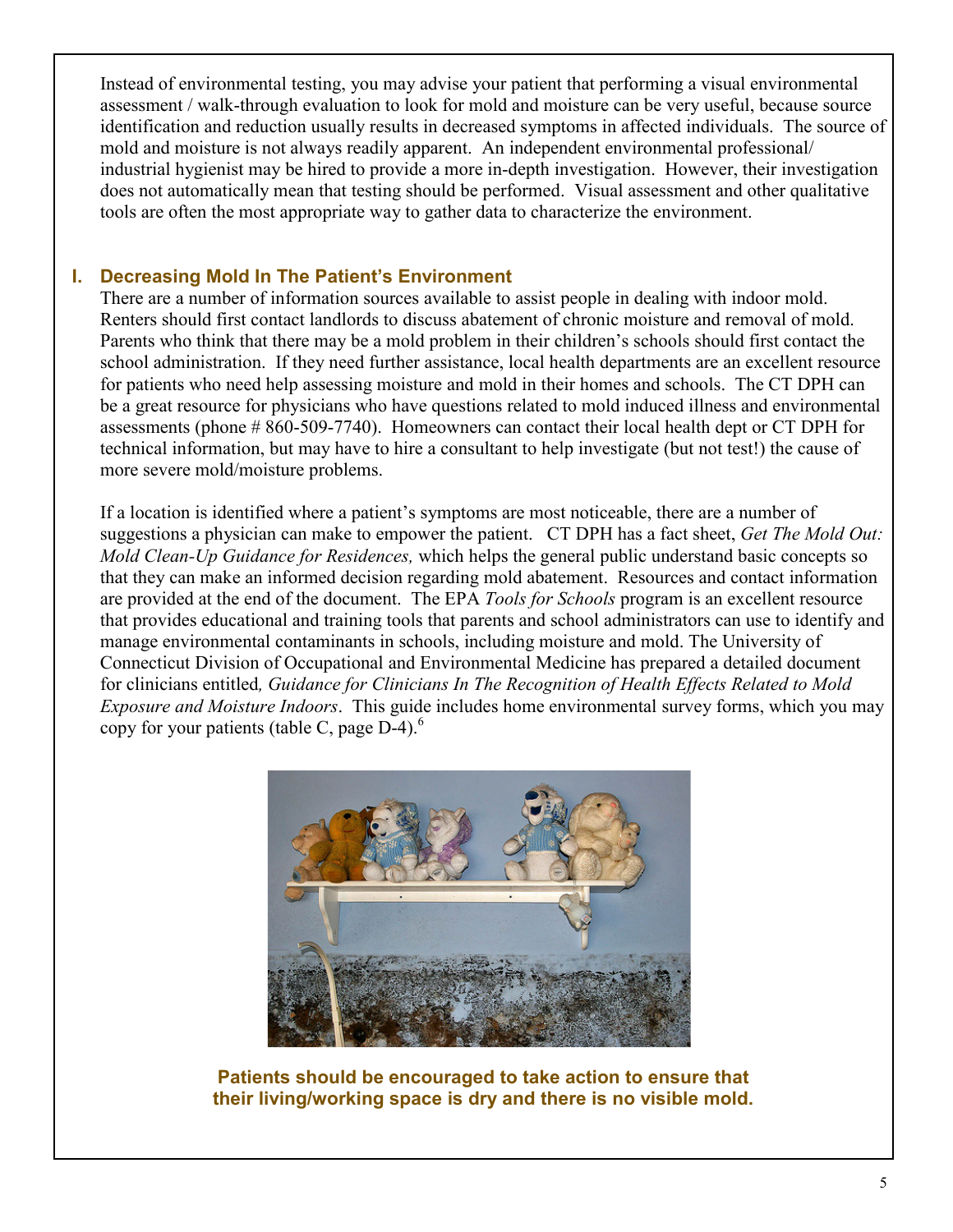#### Take Home Message

One of the many important roles of the PCP is to educate patients that fungi are present in nearly all settings. For symptoms that are documented to be attributable to mold, PCPs should aim to teach patients that the goal of treatment is to minimize the offending exposure, as it may be unrealistic to remove all mold from an environment. Additionally, air testing for homes, schools, and workplaces is not normally recommended. Finally, the goal of treatment may be management and reduction of symptoms, rather than cure.

#### Check Your Knowledge

#### 1. Which of the following statements about sampling for mold is true?

- A. Air sampling for mold is rarely indicated when mold contamination is suspected in a home.
- B. Indoor and outdoor mold concentrations in the air are constant throughout the year.
- C. When mold is visible in a home, environmental testing for mold usually adds useful information.
- D. There are standards for mold concentrations in air in homes.

#### 2. Which of the following is true about resources for mold-related illness?

- A. EPA's Tools for Schools is only useful for occupational exposure to mold.
- B. A landlord should never be of assistance to a tenant with a suspected moisture problem.
- C. The CT DPH can be an excellent resource for physicians when suspecting an environmental illness.
- D. Occupational medicine specialists, pulmonologists, and allergists are of no help in making a correct diagnosis for mold related respiratory illnesses.

#### 3. A basic environmental history should include which of the following?

- A. What does your specific job entail, including known exposures?
- B. What do you usually do when not at work (what are your hobbies)?
- C. Is there a moisture problem at home or work?
- D. All of the above

#### Answers To Knowledge Check

#### 1. A

Explanation: If mold and/or evidence of water damage is visible in the home and a patient has physician-documented symptoms related to mold exposure, testing the home adds little to no additional value in treating the patient.

#### 2. C

Explanation: The CT DPH is an excellent resource for physicians; however the local health department can best facilitate mold assessment for an individual patient.

#### 3. D

Explanation: Understanding your patient's physical environment can often give clinicians clues about triggers and exposures that may be diagnostically significant, and can aid healthcare professionals in designing a treatment plan.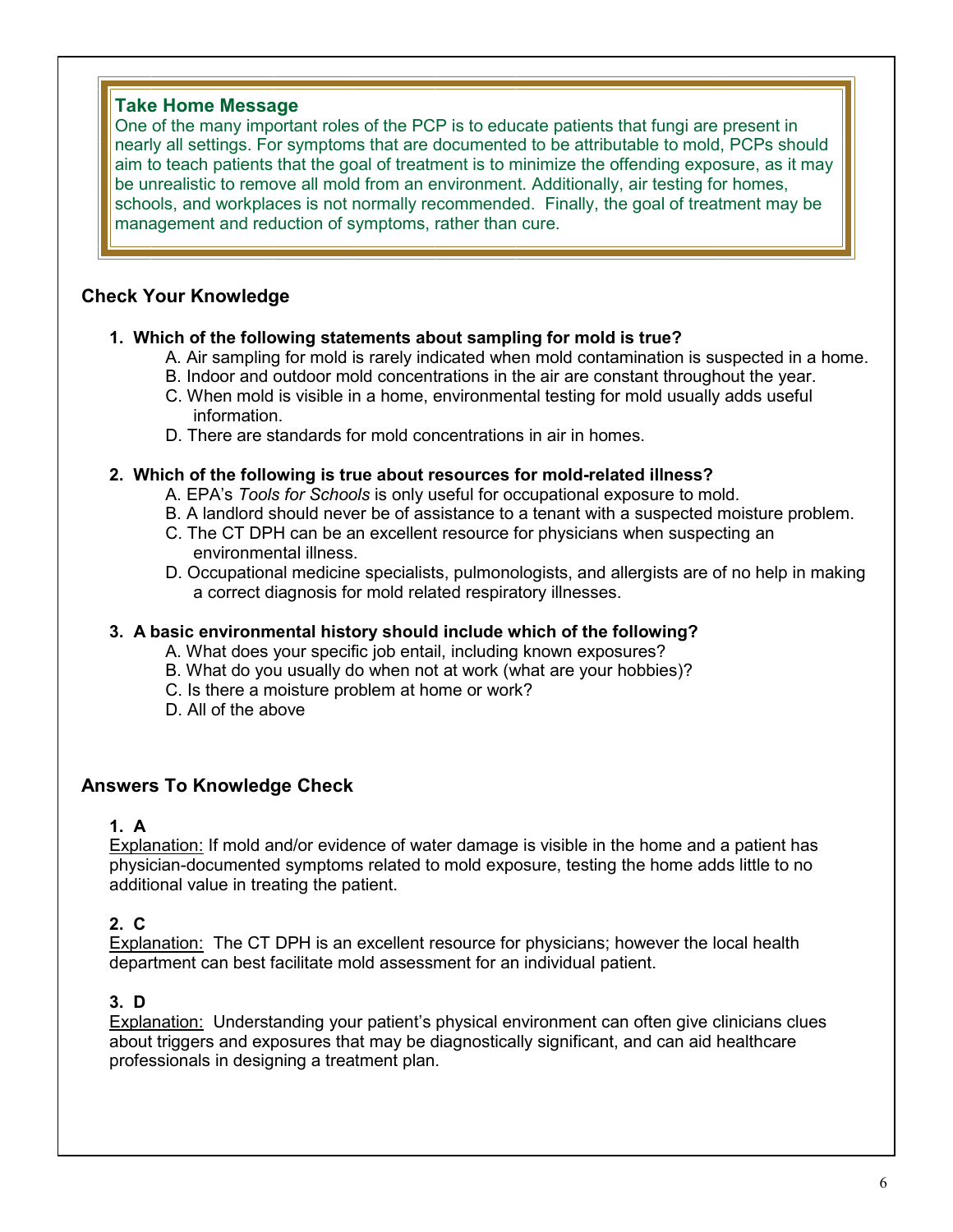# Resources

## Taking An Occupational/Environmental History

- ♦ Agency for Toxic Substances and Disease Registry: Case Studies in Environmental Medicine Series: Taking an Exposure History. http://www.atsdr.cdc.gov/csem/csem.html This educational case study document is one in a series of self-instructional courses designed to increase the primary care provider's knowledge of hazardous substances in the environment and to promote the adoption of medical practices that aid in the evaluation and care of potentially exposed patients.
- ♦ U.S Environmental Protection Agency: Chapter 3. Environmental and Occupational History. In: Recognition And Management of Pesticide Poisonings. EPA 375-R-98-003. March 1999.
- ♦ National Environmental Education Foundation: Pediatric History Primer: http://www.neefusa.org/pdf/primer.pdf

#### **Occupational and Environmental Medicine Clinics**

- ♦ University of Connecticut Occupational and Environmental Medicine Clinic: 860-679-2893 Farmington, CT
- ♦ Yale Occupational and Environmental Medicine Clinic: 203-785-4197 New Haven, CT

#### General Mold Information for Patients

- ♦ Indoor Air Quality Testing Should Not Be The First Move http://www.dph.state.ct.us/EOHA/Documents/ieq\_testing.pdf
- ♦ CT DPH Fact Sheet: Mold in the Home: http://www.dph.state.ct.us/EOHA/Documents/mold.pdf
- ♦ EPA's Brief Guide to Mold, Moisture and Your Home http://www.epa.gov/iaq/molds/images/moldguide.pdf
- ♦ Mold Web Resources http://www.ct.gov/dph/lib/dph/environmental\_health/eoha/pdf/mold\_web\_resources.pdf
- ♦ US Environmental Protection Agency Mold Resources http://www.epa.gov/mold/index.html

#### Mold Removal

- ♦ Connecticut Guidelines for Mold Abatement Contractors http://www.dph.state.ct.us/EOHA/Documents/CT Guidelines for Mold Remediation Contractors\_Final.pdf
- ♦ Get The Mold Out: Mold Clean-Up Guidance for Residences CT Department of Public Health Fact Sheet http://www.dph.state.ct.us/EOHA/Documents/Get\_The\_Mold\_Out.pdf
- ♦ NYC Dept of Health & Mental Hygiene's Guidelines on Assessment and Remediation of Fungi in Indoor **Environments** http://www.ci.nyc.ny.us/html/doh/html/epi/moldrpt1.shtml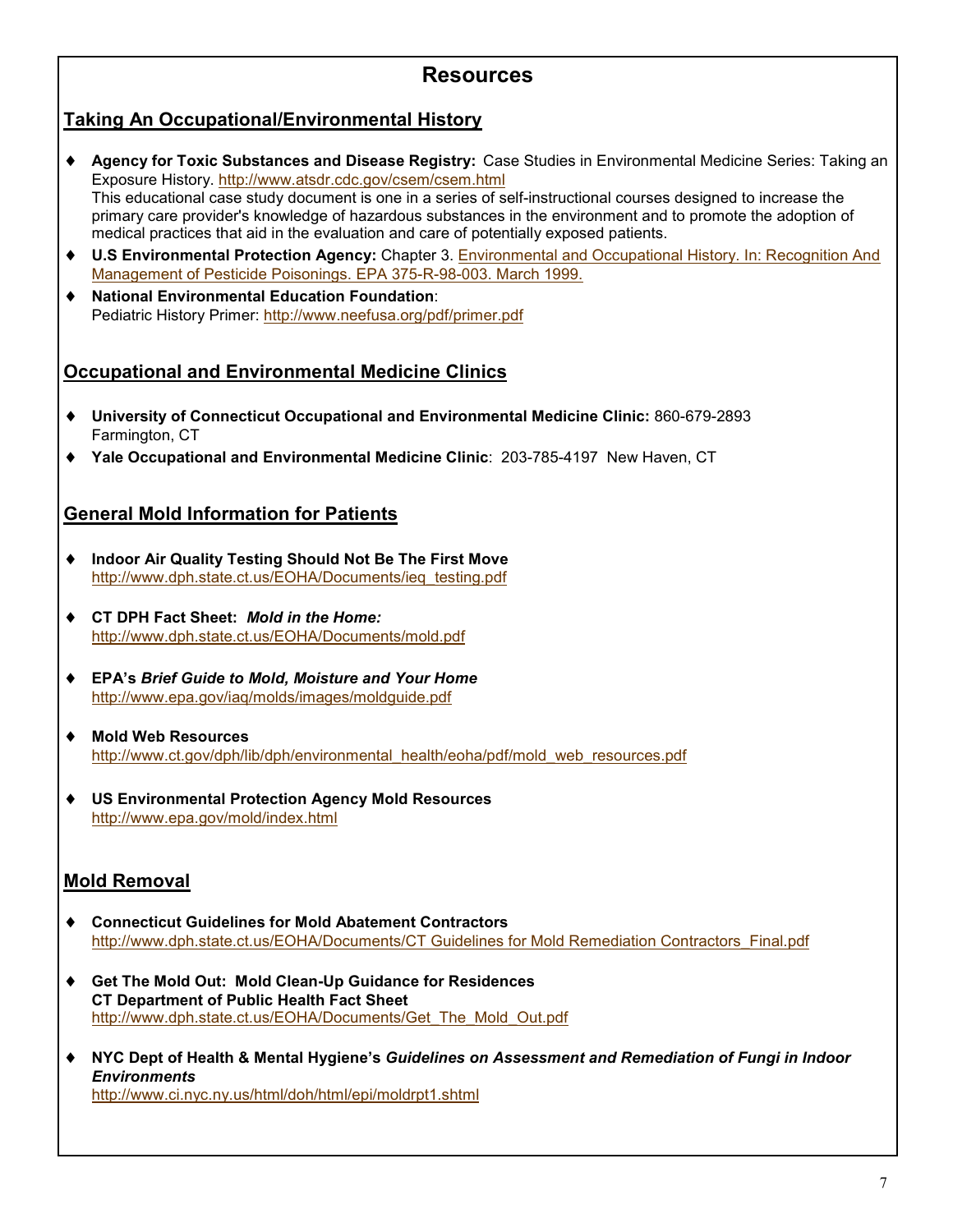# References

<sup>1</sup>Institute of Medicine. Clearing the air: asthma and Indoor exposures. Washington, DC: National Academies Press, 2000.

<sup>2</sup>Institute of Medicine. Damp indoor spaces and health. Washington, DC: National Academies Press, 2004.

<sup>3</sup>Environmental and Occupational History. Chapter 3. In: Recognition And Management of Pesticide Poisonings. U.S Environmental Protection Agency. EPA 375-R-98-003. March 1999. http://www.epa.gov/opp00001/safety/healthcare/ handbook/handbook.htm

<sup>4</sup> National Environmental Education Foundation

Pediatric Environmental History Initiative: http://www.neefusa.org/health/PEHI/index.htm Pediatric Environmental History Primer http://www.neefusa.org/pdf/primer.pdf Pediatric Environmental History Forms http://www.neefusa.org/health/PEHI/HistoryForm.htm

<sup>5</sup>Frank A and Balk S. ATSDR Case Studies in Environmental Medicine # 26, Taking an Exposure History. Atlanta: Agency for Toxic Substances and Disease Registry, Oct 1992.

 $6$ Storey E, Dangman KH, et al. Guidance for clinicians on the recognition and management of health effects related to mold exposure and moisture indoors. Farmington, CT: University of Connecticut Health Center, Division of Occupational and Environmental Medicine, Center for Indoor Environments and Health, 2004. http://oehc.uchc.edu/clinser/MOLD%20GUIDE.pdf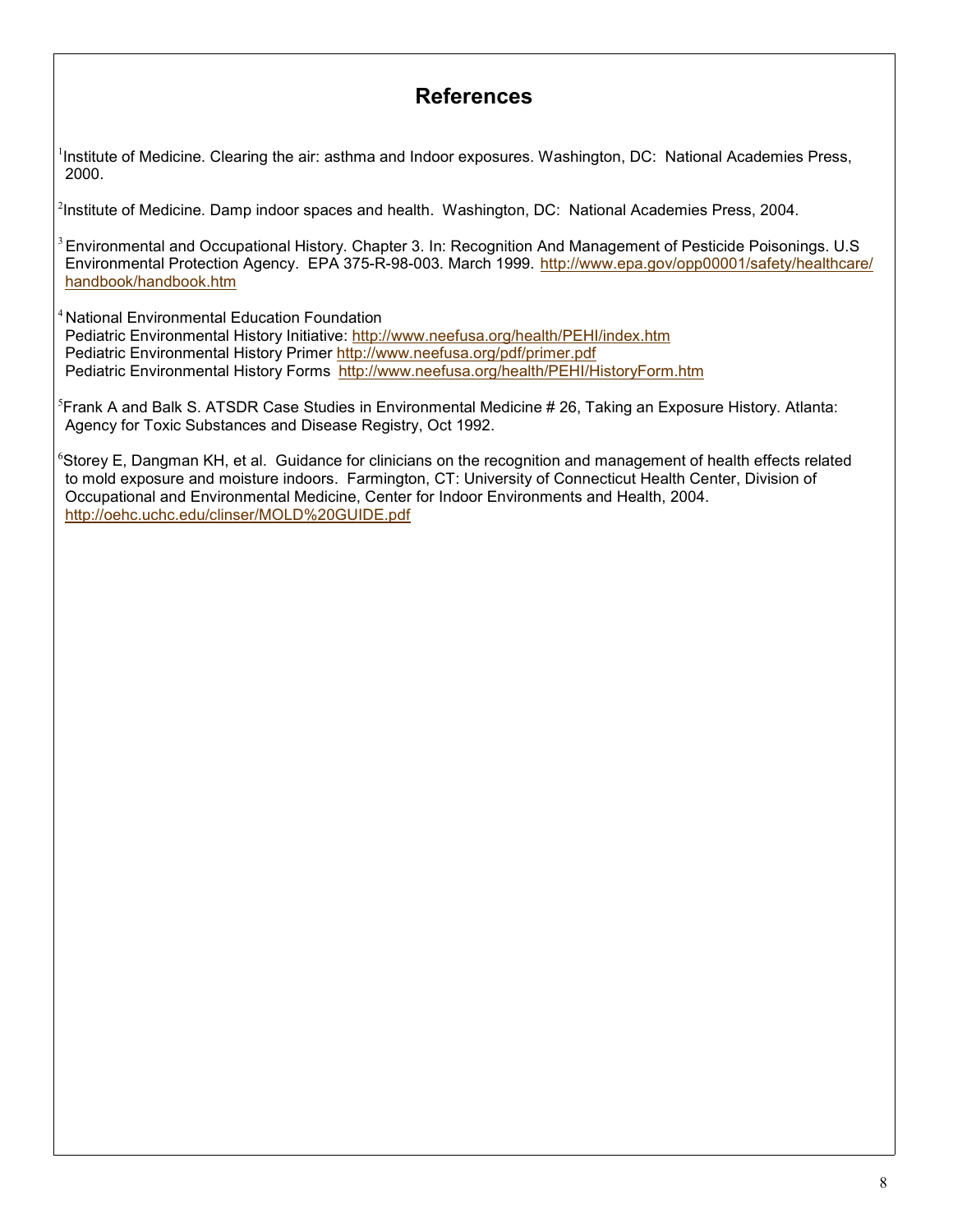# Summary of Two Key Institute of Medicine Reports Regarding Asthma, Indoor Air Quality, Damp Indoor Spaces, and Mold

Prepared by National Center for Healthy Housing – www.nchh.org Page 1 of 2

Source: National Academies Press, 2000. Clearing the Air: Asthma and Indoor Air Exposures. Executive Summary Institute of Medicine. ISBN 0-309-06496-1 See www.nap.edu/books/0309064961/html/.

| Association Between Biological and Chemical Exposures in the Home and:                                                                                                                                                                            |                                                                                                                                                                            |                                                                                                                                                                                                  |                                                                                          |
|---------------------------------------------------------------------------------------------------------------------------------------------------------------------------------------------------------------------------------------------------|----------------------------------------------------------------------------------------------------------------------------------------------------------------------------|--------------------------------------------------------------------------------------------------------------------------------------------------------------------------------------------------|------------------------------------------------------------------------------------------|
| Development of Asthma in Sensitive Individuals                                                                                                                                                                                                    |                                                                                                                                                                            | <b>Exacerbation of Asthma in Sensitive Individuals</b>                                                                                                                                           |                                                                                          |
| <b>Biological Agents</b>                                                                                                                                                                                                                          | <b>Chemical Agents</b>                                                                                                                                                     | <b>Biological Agents</b>                                                                                                                                                                         | <b>Chemical Agents</b>                                                                   |
| <b>Sufficient Evidence of a Causal Relationship</b>                                                                                                                                                                                               |                                                                                                                                                                            |                                                                                                                                                                                                  |                                                                                          |
| House dust mite                                                                                                                                                                                                                                   | No agents met this<br>definition                                                                                                                                           | $\cdot$ Cat<br>• Cockroach<br>• House dust mite                                                                                                                                                  | ETS (in preschoolaged<br>children)                                                       |
| <b>Sufficient Evidence of an Association</b>                                                                                                                                                                                                      |                                                                                                                                                                            |                                                                                                                                                                                                  |                                                                                          |
| No agents met this<br>definition                                                                                                                                                                                                                  | ETS (in preschoolaged<br>children)                                                                                                                                         | $\cdot$ Dog<br>• Fungi or molds<br>• Rhinovirus                                                                                                                                                  | Nitrogen oxides (high-level<br>exposures)                                                |
| Limited or Suggestive Evidence of an Association                                                                                                                                                                                                  |                                                                                                                                                                            |                                                                                                                                                                                                  |                                                                                          |
| • Cockroach (in preschool<br>aged children)<br>• Respiratory Syncytial<br>Virus                                                                                                                                                                   | No agents met this<br>definition                                                                                                                                           | • Domestic birds<br>· Chlamydia pneumoniae<br>• Mycoplasma pneumoniae<br>• Respiratory Syncytial<br><b>Virus</b>                                                                                 | • ETS (in school aged and<br>older children, & adults)<br>• Formaldehyde<br>• Fragrances |
| Inadequate or Insufficient Evidence to Determine Whether or Not an Association Exists                                                                                                                                                             |                                                                                                                                                                            |                                                                                                                                                                                                  |                                                                                          |
| · Cat, Dog, Domestic Birds<br>• Rodents<br>• Cockroaches (except for<br>preschool-aged children)<br>• Endotoxins<br>• Fungi or molds<br>· Chlamydia pneumoniae<br>• Mycoplasma pneumoniae<br>• Chlamydia trachomatis<br>• Houseplants<br>• Pollen | • Nitrogen oxides<br>• Pesticides<br>• Plasticizers<br>• Volatile organic<br>compounds (VOCs)<br>• Formaldehyde<br>• Fragrances<br>· ETS (in older<br>children and adults) | • Rodents (as pets or feral<br>animals)<br>• Chlamydia trachomatis<br>• Endotoxins<br>• Houseplants<br>• Pollen exposure in indoor<br>environments<br>• Insects other than<br><b>Cockroaches</b> | • Pesticides<br>• Plasticizers<br>• Volatile organic<br>compounds (VOCs)                 |
| Limited or Suggestive Evidence of No Association                                                                                                                                                                                                  |                                                                                                                                                                            |                                                                                                                                                                                                  |                                                                                          |
| • Rhinovirus (adults)                                                                                                                                                                                                                             | No agents met<br>this definition                                                                                                                                           | No agents met<br>this definition                                                                                                                                                                 | No agents met<br>this definition                                                         |

\*At concentrations that may occur only when gas appliances are used in poorly ventilated kitchens.

- Sufficient Evidence of a Causal Relationship: Evidence fulfills association criteria and in addition satisfies criteria regarding the strength of association, biologic gradient (dose-response effect), consistency of association, biologic plausibility and coherence, and temporality used to assess causality.
- Sufficient Evidence of an Association: Association has been observed in studies in which chance, bias, and confounding factors can be ruled out with reasonable confidence (e.g. several small bias free studies showing an association that is consistent in magnitude and direction
- Limited or Suggestive Evidence of an Association: Evidence is suggestive of an association but is limited because chance, bias, and confounding cannot be ruled out with confidence (e.g. one high quality study shows association, but results of other studies are inconsistent) Inadequate or Insufficient Evidence to Determine Whether or Not an Association Exists: Available studies are of insufficient quality, consistency, or statistical power to permit a conclusion; or no studies exist
- Limited or Suggestive Evidence of No Association: Several adequate studies are mutually consistent in not showing an association (but limited to the conditions, level of exposure, and length of observation covered in the study).